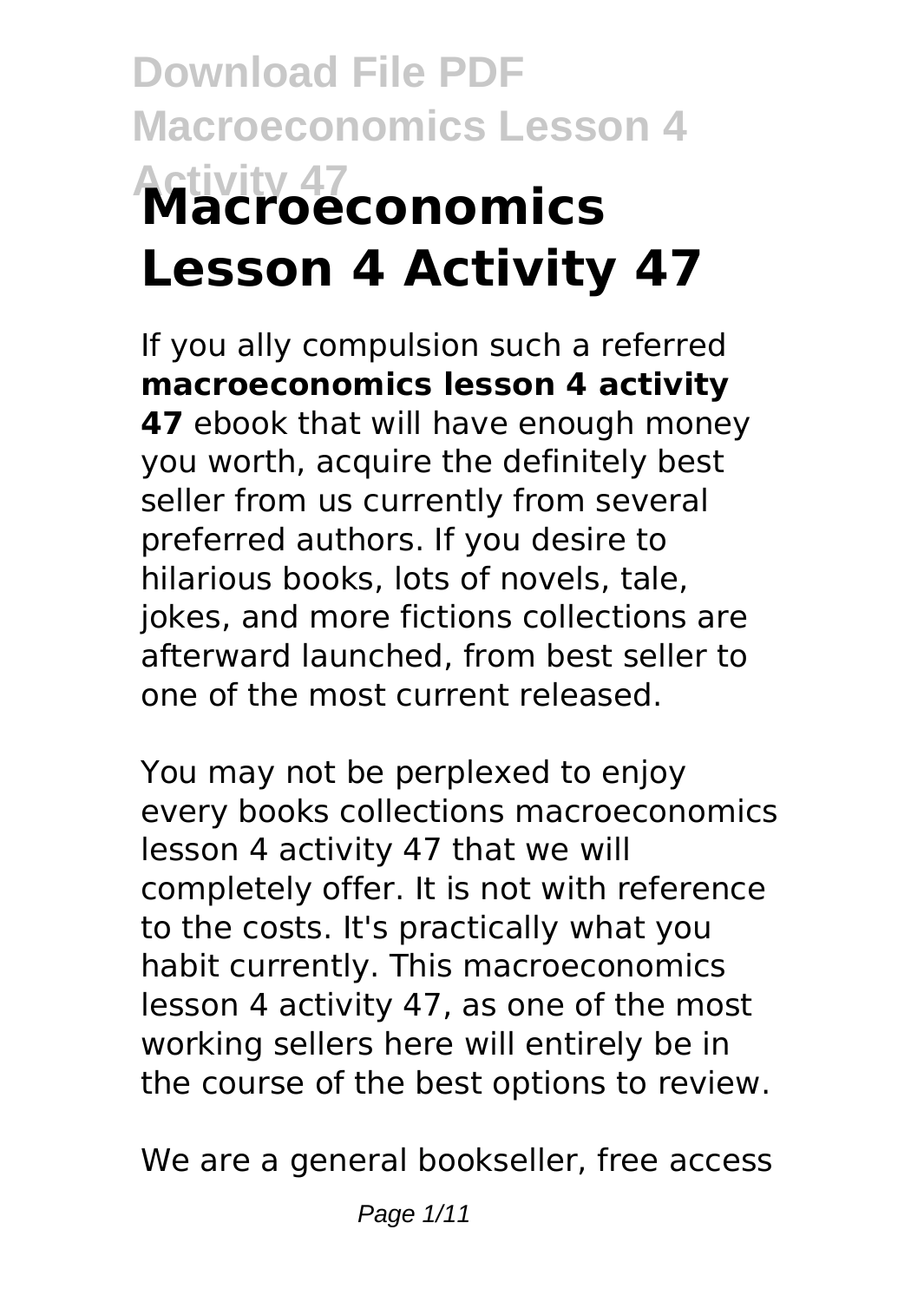**Activity 47** download ebook. Our stock of books range from general children's school books to secondary and university education textbooks, self-help titles to large of topics to read.

#### **Macroeconomics Lesson 4 Activity 47**

MacroeconomicsI ESSON 4 ACTIVITY 47 (continued) UNIT Figure 47.5 Relationship Between LRAS and PPC: Increased Investment in Education REAL GDP P R I C E L E V E L CONSUMPTION GOODS C A P I T A L G O O D S. Advanced Placement Economics Macroeconomics: Student Activities ' National Council on Economic Education, New York, N.Y. 259 5 6. Explain how ...

### **UNIT 5 Macroeconomics LESSON 4 ACTIVITY 47**

5 Macroeconomics LESSON 4 ACTIVITY 47 Answer Key UNIT (B) Improvements in technology Economic growth should increase. Firms should be able to produce more with fewer resources. (C)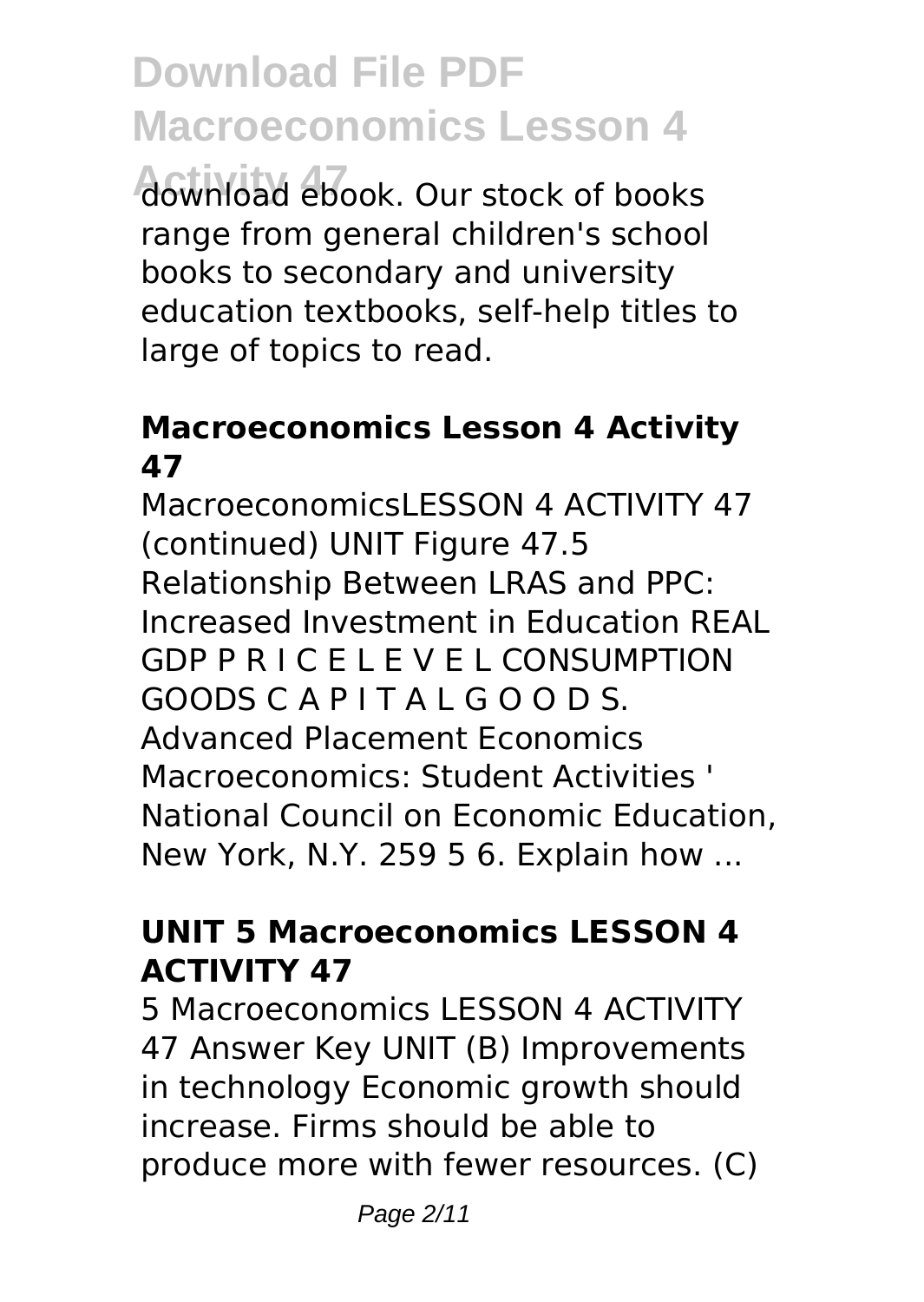**Activity 47** Less savings by people who want to enjoy the good life Consumption expenditures increase, reducing the level of capital goods; thus, future produc-tion is reduced.

### **UNIT 5 Macroeconomics LESSON 4 birdvilleschools.net**

Macroeconomics LESSON 4 ACTIVITY 47 UNIT Adapted from Phillip Saunders, Introduction to Macroeconomics: Student Workbook, 18th ed. (Bloomington, Ind., 1998).

### **UNIT 5 Macroeconomics LESSON 4 ACTIVITY 47**

Activity 47 emphasizes the alternative measures of output growth and incorporates long-run economic growth into the aggregate demand and aggregate supply models. The activity also brings in the production possibilities curve discussed at the beginning of the course.

### **lesson 4 - Studyres**

Page 3/11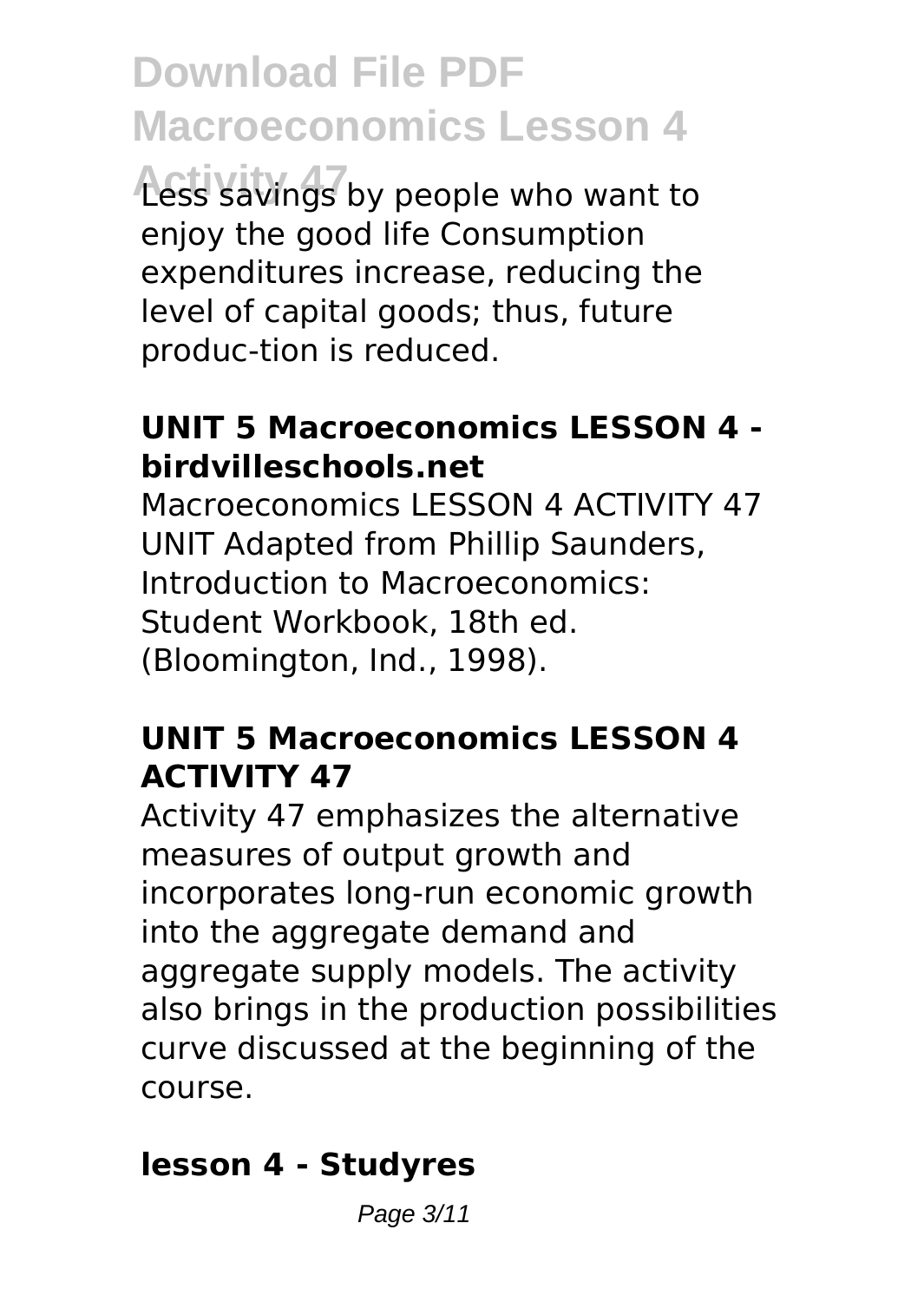**Activity 47** Macroeconomics Lesson 4 Activity 47 Answer Key is available in our digital library an online access to it is set as public so you can get it instantly. Our books collection hosts in multiple countries, allowing you to get the most less latency time to download any of our books like this one.

### **Download Macroeconomics Lesson 4 Activity 47 Answer Key**

macroeconomics lesson 4 activity 47 answer key librarydoc95 PDF may not make exciting reading, but unit 5 macroeconomics lesson 4 activity 47 answer key librarydoc95 is packed with valuable instructions, information and warnings.

### **UNIT 5 MACROECONOMICS LESSON 4 ACTIVITY 47 ANSWER KEY ...**

macroeconomics answer key unit 5 lesson 4 activity 47 are a good way to achieve details about operating certainproducts. Many products that you buy can be obtained using instruction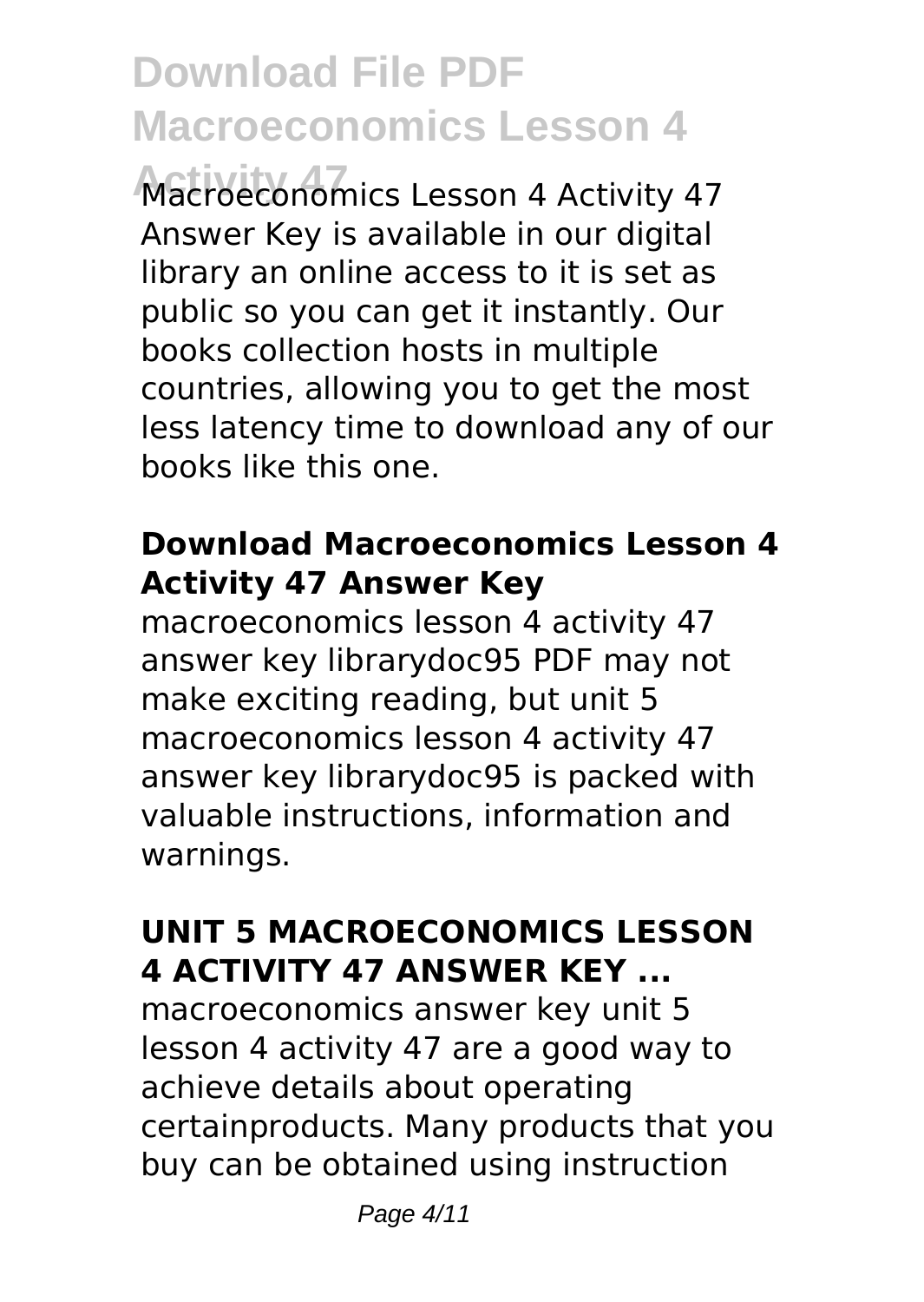manuals. These user guides are clearlybuilt to give step-by-step information about how you ought to go ahead in operating certain equipments.

### **MACROECONOMICS ANSWER KEY UNIT 5 LESSON 4 ACTIVITY 47 PDF**

Macroeconomics Answer Key Unit 5 Lesson 4 Activity 47 Macroeconomics Answer Key Unit 5 Getting the books Macroeconomics Answer Key Unit 5 Lesson 4 Activity 47 now is not type of challenging means. You could not only going bearing in mind book accrual or library or borrowing from your associates to way in them. This is an very easy means

### **[Book] Macroeconomics Answer Key Unit 5 Lesson 4 Activity 47**

6 Macroeconomics LESSON 4 ACTIVITY 54 Answer Key UNIT (D) As a result of the changing value of the U.S. dollar, (i) U.S. exports (increase / decrease). Explain why. It takes more yen to buy each dollar; there-fore U.S. goods cost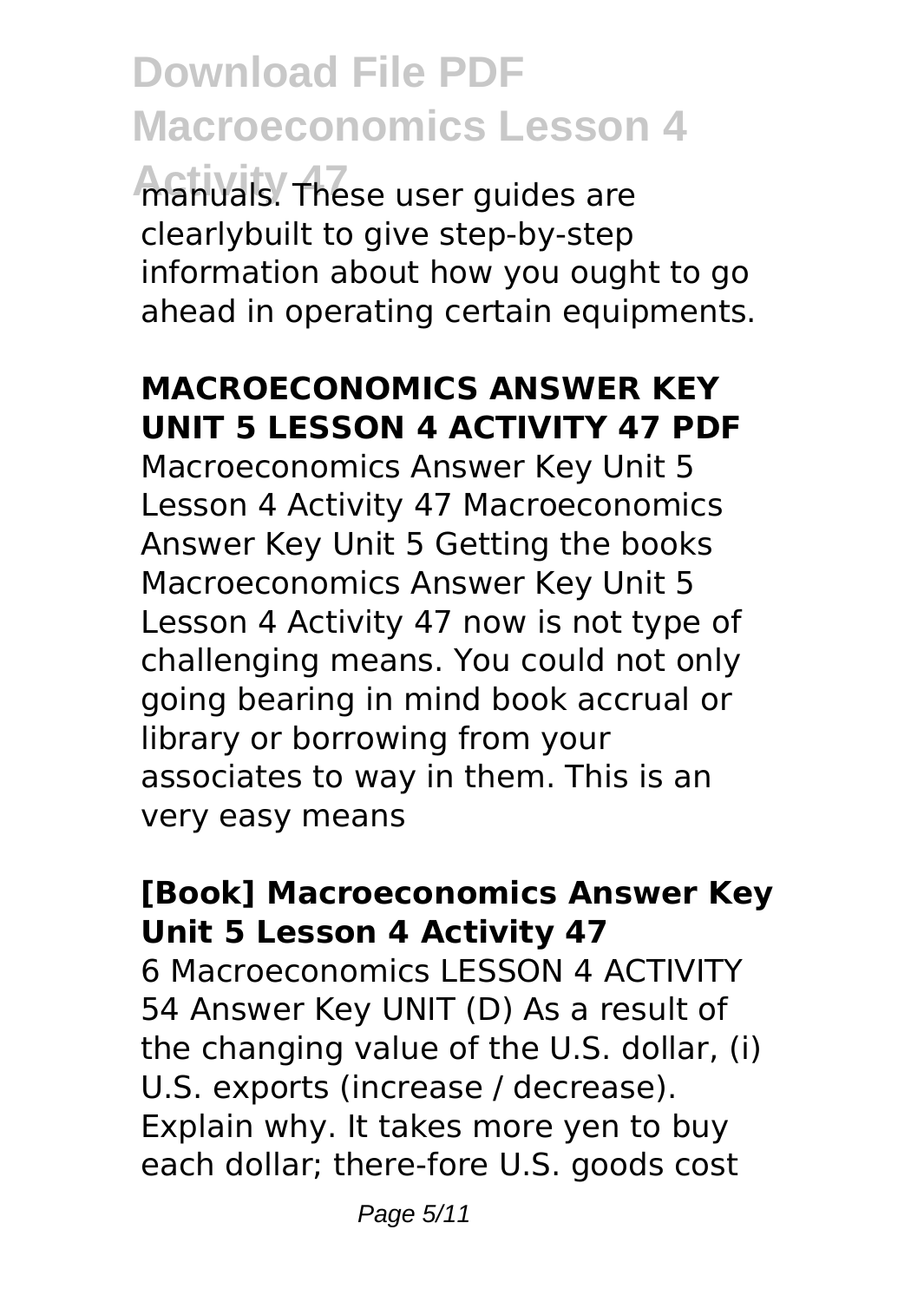**Activity 47** more in yen than previously, and exports to Japan decrease. (ii) U.S. imports (increase / decrease). Explain why.

### **UNIT 6 Macroeconomics LESSON 4 - Leon County Schools**

4 Macroeconomics LESSON 3 ACTIVITY 37 Answer Key UNIT Part B 5. Assume that \$1,000 is deposited in the bank, and that each bank loans out all of its excess reserves. For each of the following required reserve ratios, calculate the amount that the bank must hold in required reserves, the amount that will be excess reserves, the deposit expansion

### **UNIT 4 Macroeconomics LESSON 3 dentonisd.org**

MACROECONOMICS ANSWER KEY UNIT 5 LESSON 4 ACTIVITY 47 PDF. Download: MACROECONOMICS ANSWER KEY UNIT 5 LESSON 4 ACTIVITY 47 PDF Best of all, they are entirely free to find, use and download, so there is no cost or stress at all. macroeconomics answer key unit 5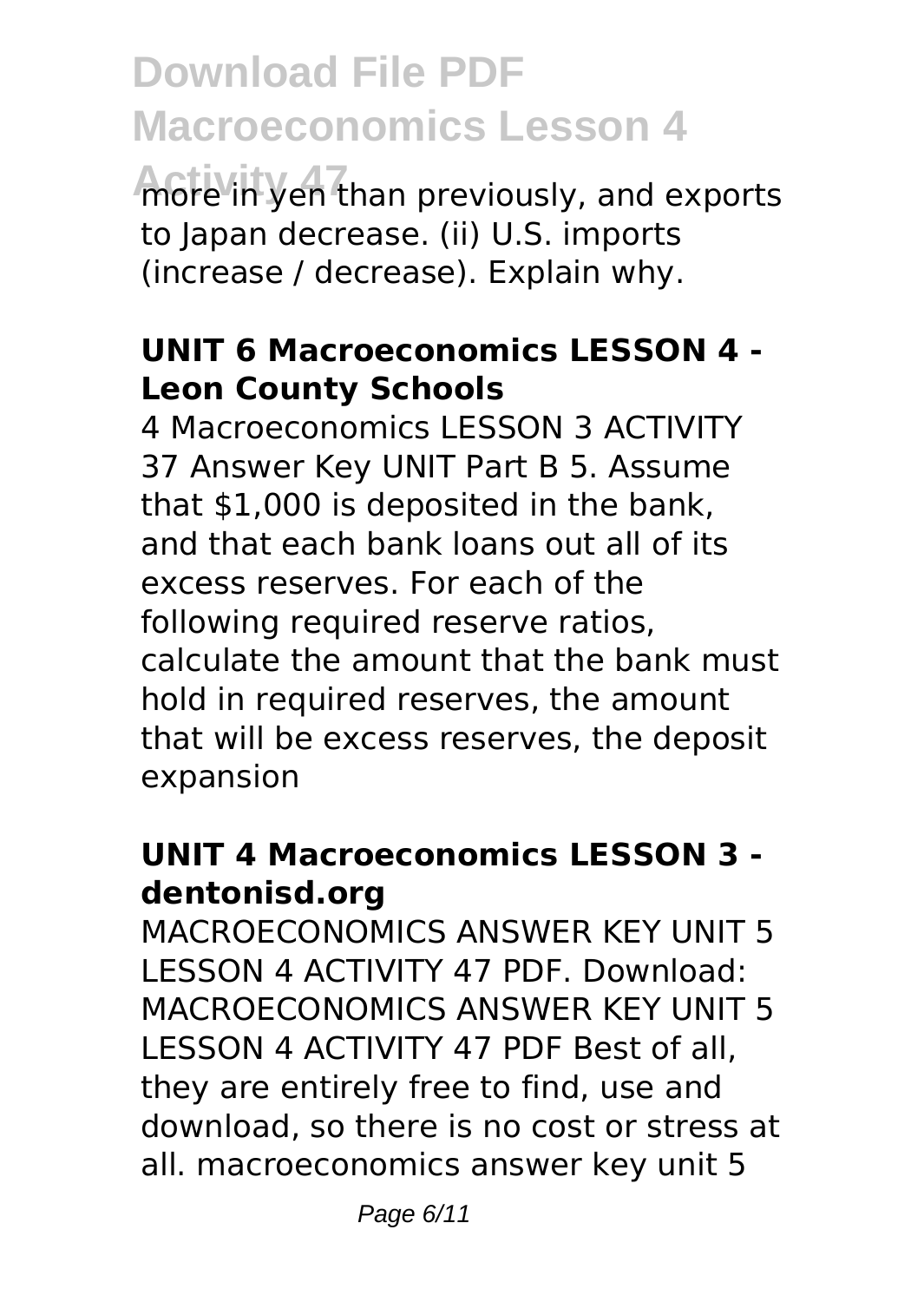**Activity 47 PDF may not make** exciting reading, but macroeconomics answer key ...

### **Macroeconomics Unit 4 Activity 4 5 Answers**

5 Macroeconomics LESSON 4 ACTIVITY 47 Answer Key UNIT Economic Growth and the Determinants of Productive Capacity Part A Measuring Economic Growth in Hamilton County and Jefferson County Figure 471 Hamilton Hamilton Jefferson Jefferson Year Real GDP Population Real GDP Population 1 \$21 billion 70,000 \$500,000

### **[PDF] 5 Macroeconomics Lesson 1 Activity 43 Answers**

5 Macroeconomics LESSON 4 ACTIVITY 47 Answer Key UNIT 6 Explain how fewer government regulations will affect economic growth Cite an example to support your explanation Show the effect of fewer government regulations on the graphs in Figure 476 A reduction in government regulation will reduce the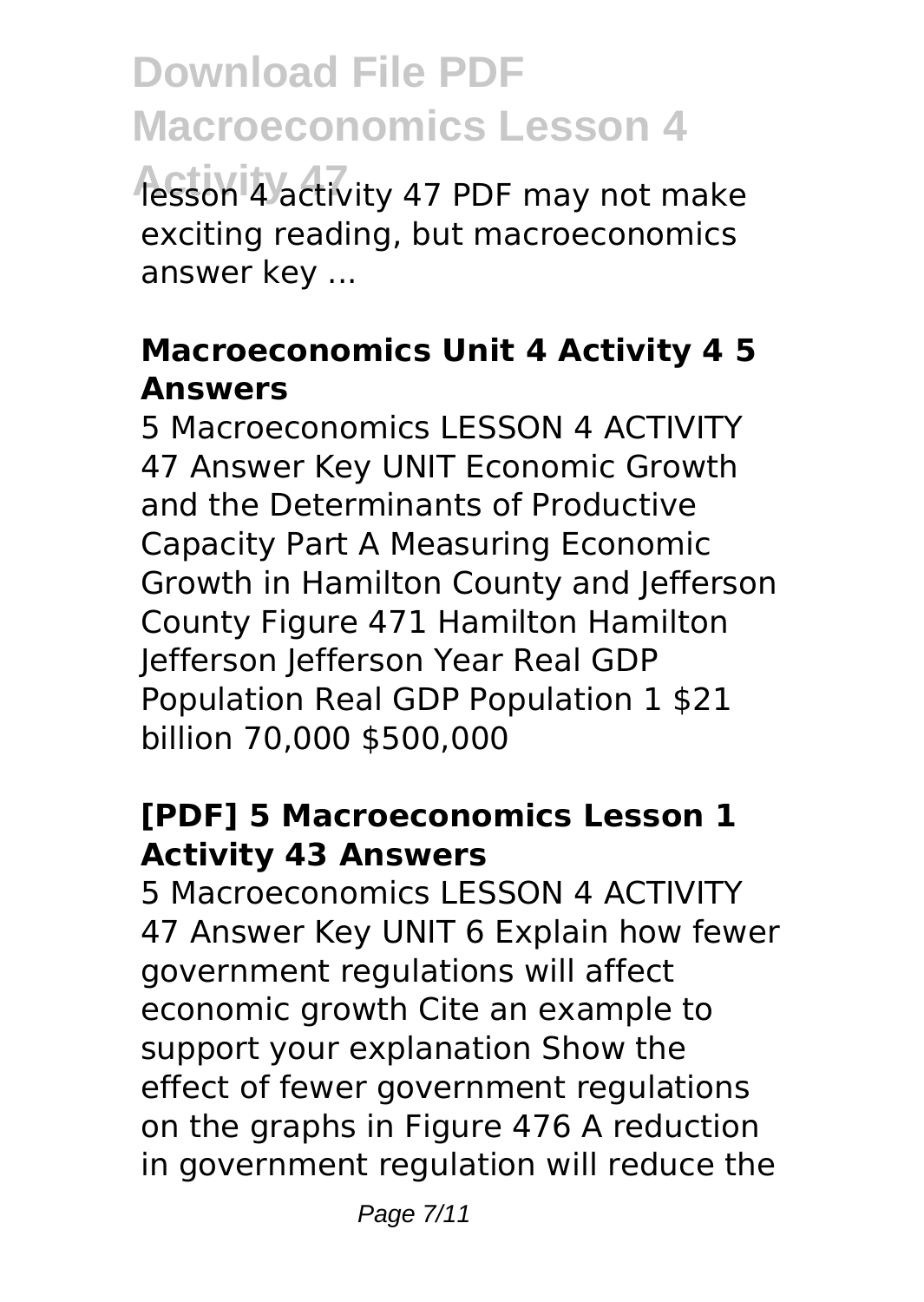*Acst of production for firms This will* result UNIT 4 Macroeconomics LESSON 1 4 Macroeconomics LESSON 1 ACTIVITY 35 Answer Key UNIT 6 Why is it difficult for

#### **[DOC] Macroeconomics Unit 6 Lesson 4 Activity 54**

Figure 47.2 Hamilton Jefferson Time period % Change in Real GDP % Change in Real GDP From Year 1 to Year 2 19% 5% From Year 2 to Year 3 12% 14.3% From Year 3 to Year 4 –3.6% 8.3% Figure 47.3 Hamilton Jefferson Year Per Capita Real GDP Per Capita Real GDP 1 \$30,000 \$33,333.33 2 31,250 32,812.50 3 31,111 35,294.12 4 31,395 36,111.11 Figure 47.4 ...

### **Figure 472 Hamilton Jefferson Time period Change in Real ...**

5 Macroeconomics LESSON 4 ACTIVITY 47 Answer Key UNIT Economic Growth and the Determinants of Productive Capacity Part A Measuring Economic Growth in Hamilton County and Jefferson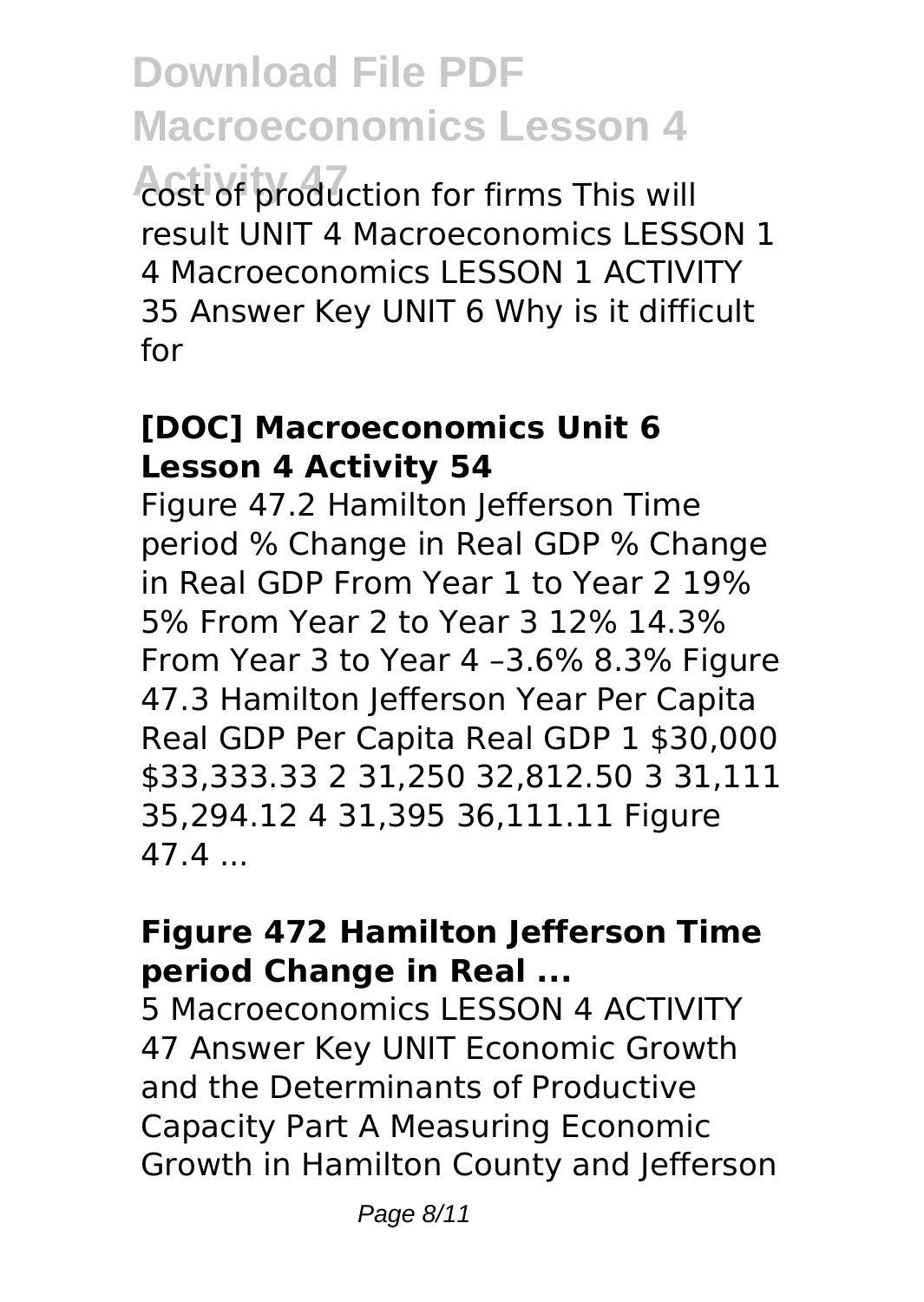**Activity 47** County Figure 47.1 Hamilton Hamilton Jefferson Jefferson Year Real GDP Population Real GDP Population 1 \$2.1 billion 70,000 \$500,000 15 2 2.5 billion 80,000 525,000 16

#### **Unit 5 Macroeconomics Lesson 1 Activity 44 Answer**

Macroeconomics Answer Key Unit 5 Lesson 4 Activity 47 As recognized, adventure as well as experience more or less lesson, amusement, as with ease as union can be gotten by just checking out a ebook macroeconomics answer key unit 5 lesson 4 activity 47 afterward it is not directly done, you could say yes even more approximately this life, more or less the

#### **Macroeconomics Answer Key Unit 5 Lesson 4 Activity 47**

Macroeconomics Lesson 4 Activity 47 As recognized, adventure as capably as experience just about lesson, amusement, as capably as harmony can be gotten by just checking out a book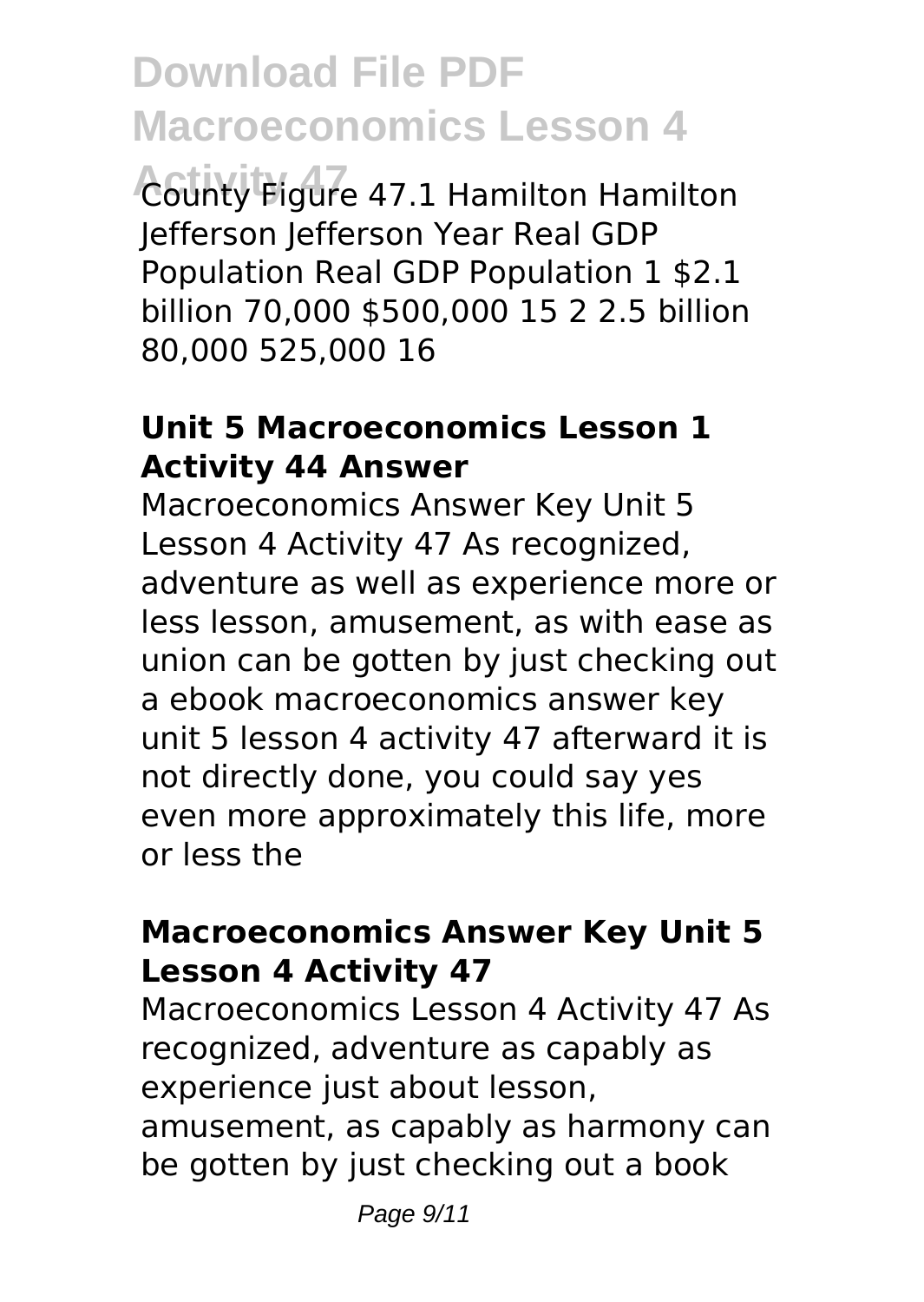**Activity 47** macroeconomics lesson 4 activity 47 moreover it is not directly done, you could undertake even more approximately this life, re the world.

### **Macroeconomics Lesson 4 Activity 47 - anunciosenusa.com**

Macroeconomics LESSON 4 ACTIVITY 47 macroeconomics answer key unit 5 lesson 4 activity 47 are a good way to achieve details about operating certainproducts. Many products that you buy can be obtained using instruction manuals. These user guides are clearlybuilt to give step-by-step information about how you ought to go ahead in operating certain equipments

### **Macroeconomics Unit 5 Activity 47 Answer Key**

Economic Education,NewYork,N.Y. 667 6 Macroeconomics LESSON 4 •ACTIVITY 54 Answer Key UNIT (D)As a result of the changing value of the U.S.dollar, Activity 44 - 4 Microeconomics UNIT LESSON 2 I